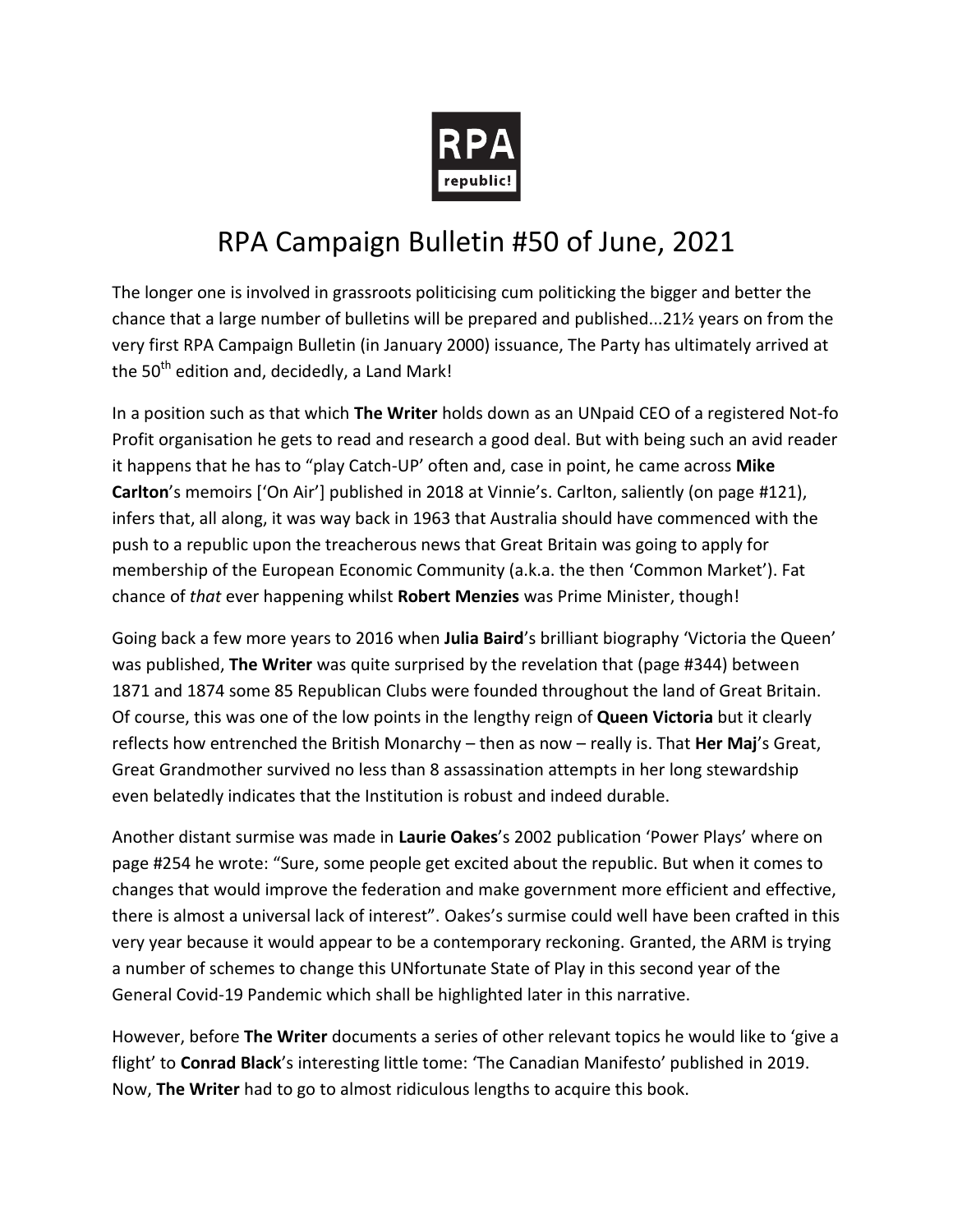In fact, he had to call upon the good graces of his erstwhile Australian friend now living in Illinois, USA, **Kris Spike**, to obtain a pristine second-hand copy so that he could ascertain where Black was coming from prosecuting a 'Royal Republic of Canada'. On the face of it a 'Royal Republic' is a contradiction in terms but Black, give him his due, attempts reconciling Canada's traditional proclivity for devising co-equal structures for both the Realm and the Republic. He cites, of all people, his apparent hero **Napoleon Bonaparte**'s proclaiming of *his* Empire as a Republic in 1815! Not going to happen – a Royal Republic of Canada – anytime soon, if ever.

The **Duke of Edinburgh**'s death at just a little shy of becoming a centenarian, was not entirely unexpected but it remains to be seen if the Duke's passing will become a catalyst – as previously mooted – for an Australian Republic. Reaction emanated from several quarters including the predictable response from the ARM but also from NSW State Liberal Member for Hornsby, **Matt Kean**, together with Federal Labor Member for Kingsford-Smith and, jointly, Federal Labor's Spokesman for the Republic, **Matt Thistlethwaite,** and **David Muir** of the Real Republic Australia (RRA) organisation in Brisbane. The ARM have actually telegraphed that they shall be looking to announce their prescriptive model for an Oz Republic in the second half of calendar 2021. ARM Chairperson, Peter FitzSimons, in a Press Release on 10<sup>th</sup> March last assured SMH columnist, **Chip Le Grand**, that "the ARM model would be developed with input from constitutional experts plus parliamentarians on all sides of politics and broad public consultation" stating further: "we in the ARM have come to the view that the time is right to put forward the preferred model" the stinger being – as he freely admits – "the chances it will please everyone are zero...but our view is this is the best chance we have to achieve the majority we need". Prominent Direct-Election Republican, **Phil Cleary**, opined in the very same article, that "any future referendum on the Republic question would be doomed to fail unless republicans gave people the model they wanted". Cleary's opinion is seconded by **The Writer**.

The March 2021 international television interview between **Prince Harry** and **Meghan Markle** with **Oprah Winfrey** need not be given any more than a passing mention here and now. However, ramifications are still being experienced and the reputation for high controversy stalks the former Royal Family members. Suffice for **The Writer** to finger Harry as being the epitome of what you get when royalty is crossed with celebrity and ends up as a new kind of privilege without duties but with lots of attitude. These are the pertinent words of 'Speccie' occasional columnist **Melanie McDonagh** in an article headed: 'His Mother's Son...The Echoes of **Lady Diana** in **Prince Harry**' published before the ITI on 9 January last. How prophetic was McDonagh, eh? **Prince Charles** cannot get off lightly in all this as the ructions in The Firm perpetuate and in a telling article in 'The Speccie' of 24 April **David Van Gend** headed 'The **"Prince of Wails"** will Doom us all' he writes: "Well might we say 'God Save the Queen' because if Charles doesn't desist from politically divisive posturing, nothing will save the monarchy".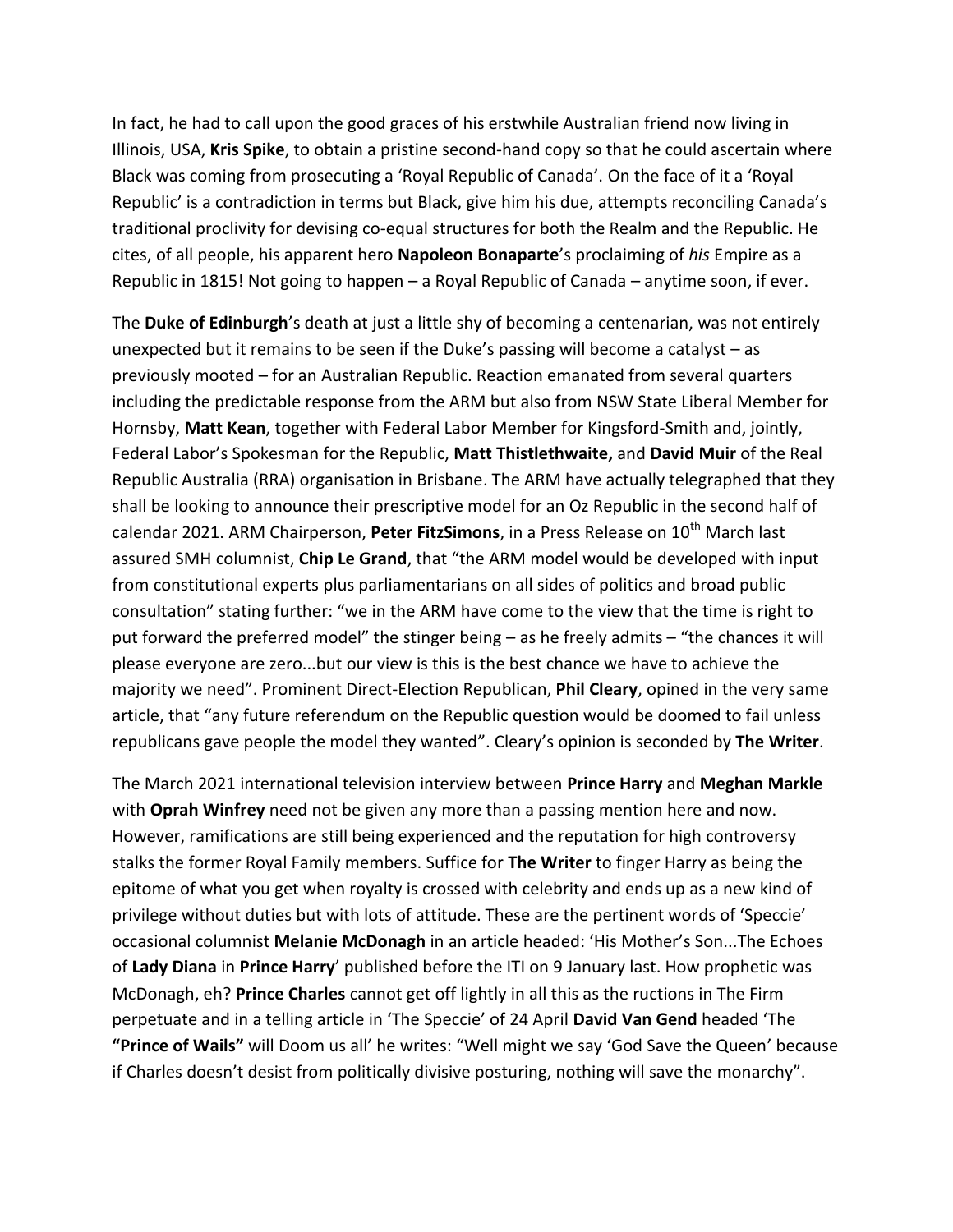Second last in the aftermath of the imbroglio, Harry & Meghan's son, **Archie Windsor**, won't be left out of the Royal Equation long-term because he will eventually get a Royal Title when *his* Grandfather, **Prince Charles**, becomes **King Charles the 3rd**. This is made plain in an incisive article by **Ramesh Thakur** – again in 'The Speccie' of 20 March – headed 'Daughter-in-Law from Hell: Meghan the Karma Chameleon'. Lastly, Meghan gave birth to **Lilibet Diana** on 7 June.

The goings-on pro tem in the UK are worth alluding to at this juncture where the **Nicola Sturgeon**-led Scottish Nationalist Party have advanced in the 'Popularity Stakes' ever-so-slightly following their one-Seat gain in the devolved Scottish Parliament in Edinburgh in the May general election. GB Prime Minister, **Boris Johnson** [**' Mr Prime Misfit'** according to 'Speccie' columnist**, Matthew Parris** on 5 June], appears to be at the proverbial 'sixes & sevens' stage on just the matter of the mooted (second) Scottish Independence referendum which frightens many Conservative commentators e.g. **Katy Balls** + **Fraser Nelson** + **Douglas Murray** + **James Forsyth** et al. Even former Labour Prime Minister, **Tony Blair**, now recognises that passing the Scotland Act in 1998 was a "misjudgement" insofar as devolution was NOT meant to deliver independence to Scotland and, as a corollary, contribute to the "Undoing of the United Kingdom" to quote him in the 1 May, 2021 editorial in 'The Speccie'. Moreover, happenings in Northern Ireland serve to complicate matters somewhat further for the Westminster Parliament...there in the Capital (Belfast) the newly-elected Leader of the Democratic Unionist Party, **Edwin Poots**, is toying with the idea of staging a plebiscite which might reflect the preparedness of Northern Irelanders to support secession from the UK to form part of a United Ireland. Suddenly, the "most successful political union which the UK is" – to quote **Douglas Murray** ('The Speccie' of 15 May) appears to be unravelling. However, with the sheen, discernibly, coming off Sturgeon for various reasons, the Status Quo holds sway.

There are pointers aplenty in observing the UK ructions because here in Australia – at the time of the Western Australian State general election on 13 March last – there was a hastily-formed WAxit Party contesting Seats for that State's Legislative Council. The 'Secessional Concept' is a long-held sentiment in the WA body politic although, from an Utting Research poll the WAxit Party commissioned in tandem with their ill-fated campaign, only 28% of Sandgropers, these days, want separation from the Commonwealth. Goody, 'cos a Republican State of WA in a Commonwealth of States is a far better – and infinitely achievable – idea worth championing.

By the Way: The RPA is presently enjoying a surge of support in Greater Perth as The Party attempts to strengthen its precious hold on registration with the AEC. Following the former Prime Ministers **Kevin Rudd** (Labor) and **Malcolm Turnbull** (Liberal) who jointly petitioned the Federal Government for a Constitutional Referendum on Australian Media Ownership and failed but got an Inquiry instead, The RPA went through the motions to prompt the Federal government to hold a referendum on the broken Australian Federation – an Inquiry in to the